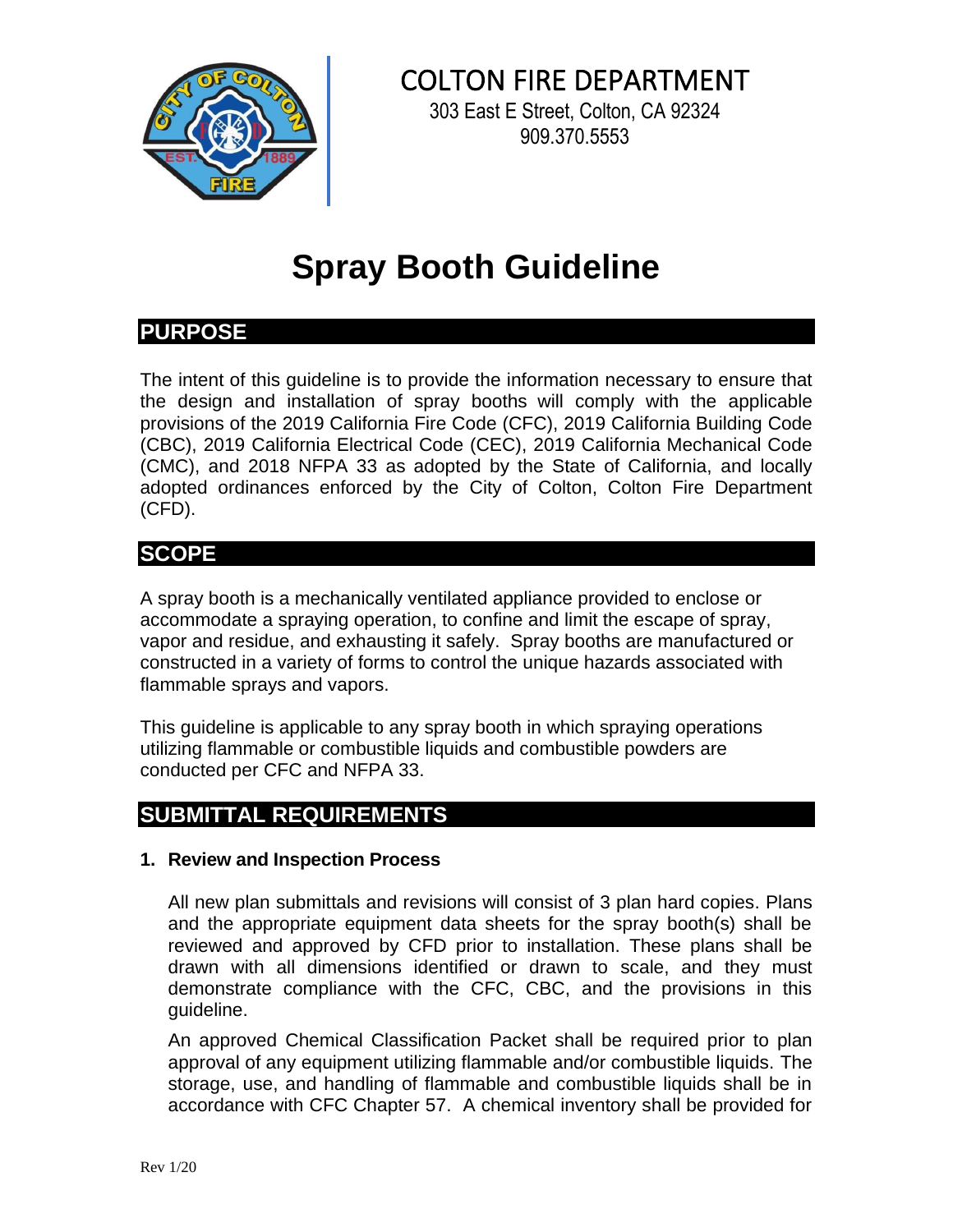CFD review. Follow the requirements contained in the CFD "Chemical Classification Packet" guideline. CFC 2403.3

Plans for the extinguishing system required in the booth rooms shall be submitted by a licensed fire protection contractor (C-16 license) responsible for the work. Spray Booth plans shall be approved prior submittal of the extinguishing system CFC 2404.4

Following the plan review process, contact the CFD Inspection Scheduling office at (951) 956-2117 to request an inspection to verify compliance with the approved plans, codes, and standards and to witness testing of any chemicalbased fire extinguishing system.

#### **2. Permits**

A permit is required for spraying or dipping operations utilizing flammable or combustible liquids or the application of combustible powders regulated by the CFC. Prior to issuance of this permit, plans that detail compliance with the applicable codes must be submitted to the city building department for review and approval. A permit to operate is issued after the booth and extinguishing system have been installed, inspected, and approved. Once the final inspection is completed the approved plans will serve as the permit. CFC 2401.3

#### **3. Submittal Requirements**

- A. General Requirements
- 1) Spray booths shall be substantially constructed of steel not less than 0.0478 inches (18 gauge) in thickness or other approved noncombustible material. CFC 2404.3.3.1
- 2) The aggregate area of spray booths in a building shall not exceed the lesser of 10% of the area of any floor of the building or the basic area allowed for a Group H, Division 2 occupancy, without area increases, as set forth in CFC 2404.3.3.6.
- 3) The area of any individual spray booth in a building shall not exceed the lesser of the aggregate size limit or 1500 square feet. CFC 2404.3.3.6
- 4) Spray booths shall be separated from other operations by not less than three feet, by a wall or partition, or by a greater distance as required by the Fire Chief when specific conditions are defined. CFC 2404.3.3.5.
- 5) All portions of spray booths shall be readily available for cleaning, and a clear space of not less than three feet around the booth shall be kept free of storage or combustible materials. The space required for cleaning would no longer be required if the space adjacent to the wall or partition is sealed. CFC 2404.3.3.5.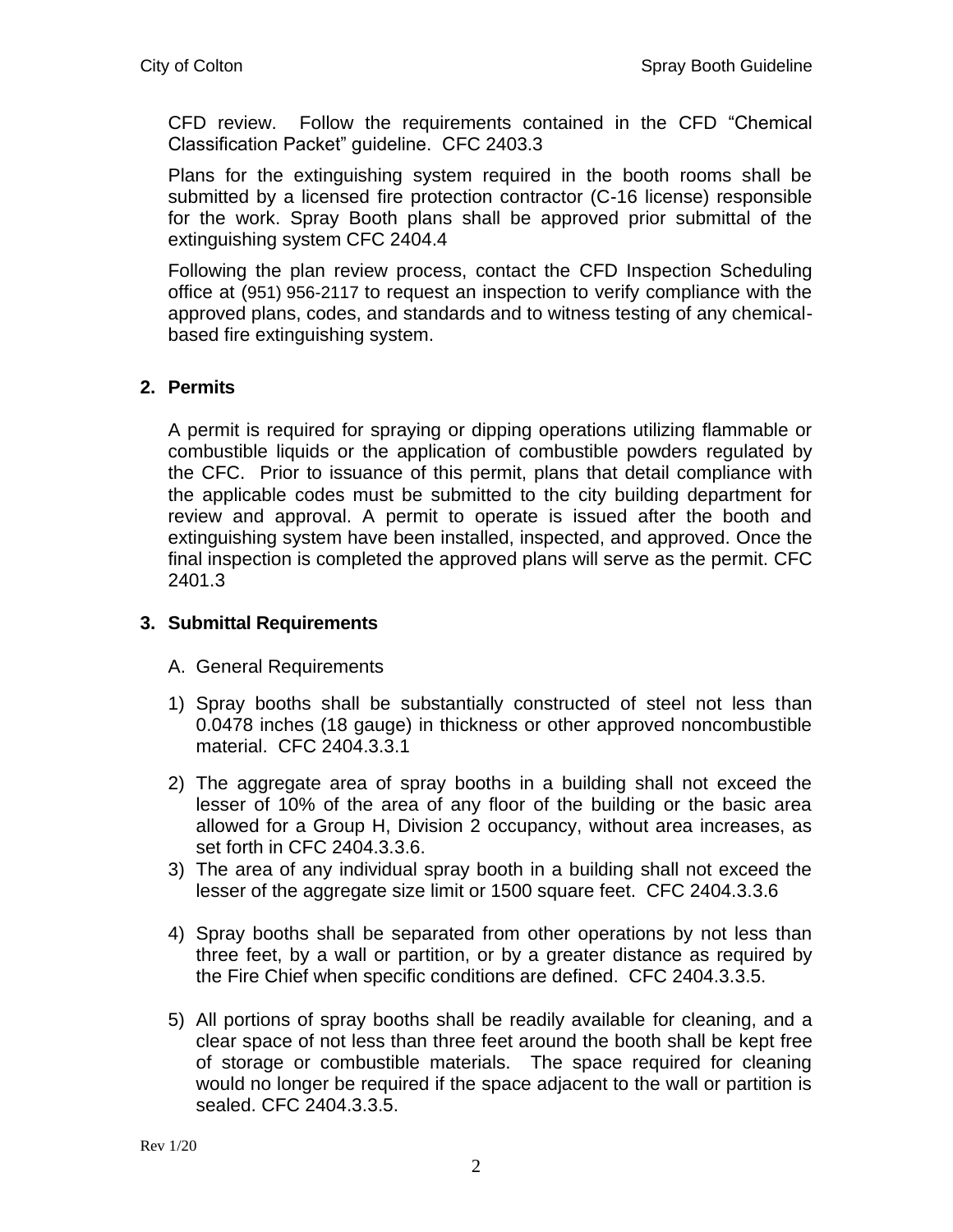- a) Exit doors from pre-manufactured paint spray booths shall not be less than two feet six inches wide by six feet eight inches tall. CFC 2404.3.3.4.
- b) Areas Subject to Overspray Deposits Electrical equipment in spraying areas that is located such that deposits of combustible residues could readily accumulate shall be specifically approved for locations containing deposits of readily ignitable residue and explosive vapors. CFC 2403.2.1.4.
- c) Areas Not Subject to Overspray Deposits Electrical wiring and equipment not subject to deposits of combustible residues but located in a spraying area shall be of an explosion-proof type approved for use in a Class I, Division 1 hazardous located in accordance with the California Electrical Code (CEC). CFC 2403.2.1.2 and CEC
- d) Electrical wiring, motors, and other equipment located outside of but within 20 feet of a spraying area and not separated from the spraying area by partitions shall not produce sparks under normal operating conditions. Such areas shall be considered a Class I, Division 2 hazardous in accordance with the CEC. CFC 2403.2.1 CEC Chapter 6 has been revised to recognize the Zone 21 and Zone 22 hazardous (classified) area classifications for combustible dusts. This correlates with NFPA 70®, National Electrical Code®, with respect to the latter's recognition of Zones 21 and 22 for electrical systems.
	- i) Class I or Class II, Division 1 Locations
	- ii) All interior locations of spray booths and rooms except as specifically provided in Section 516-3(c) of the CEC for portable equipment.
	- iii) All interior portions of exhaust ducts.
	- iv) All areas in the direct path of spray operations.
	- v) Class I or Class II, Division 2 Locations
		- (1) All space outside of, but within 20 feet horizontally and 10 feet vertically of, the Class I, Division 1 location for open spraying, and separated by partitions.
		- (2) Locations outside of spraying operations conducted within a closed-top, open-face, or open-front booth or room extending from the edge of the open-face or open-front of the booth or room as follows (Figure 1).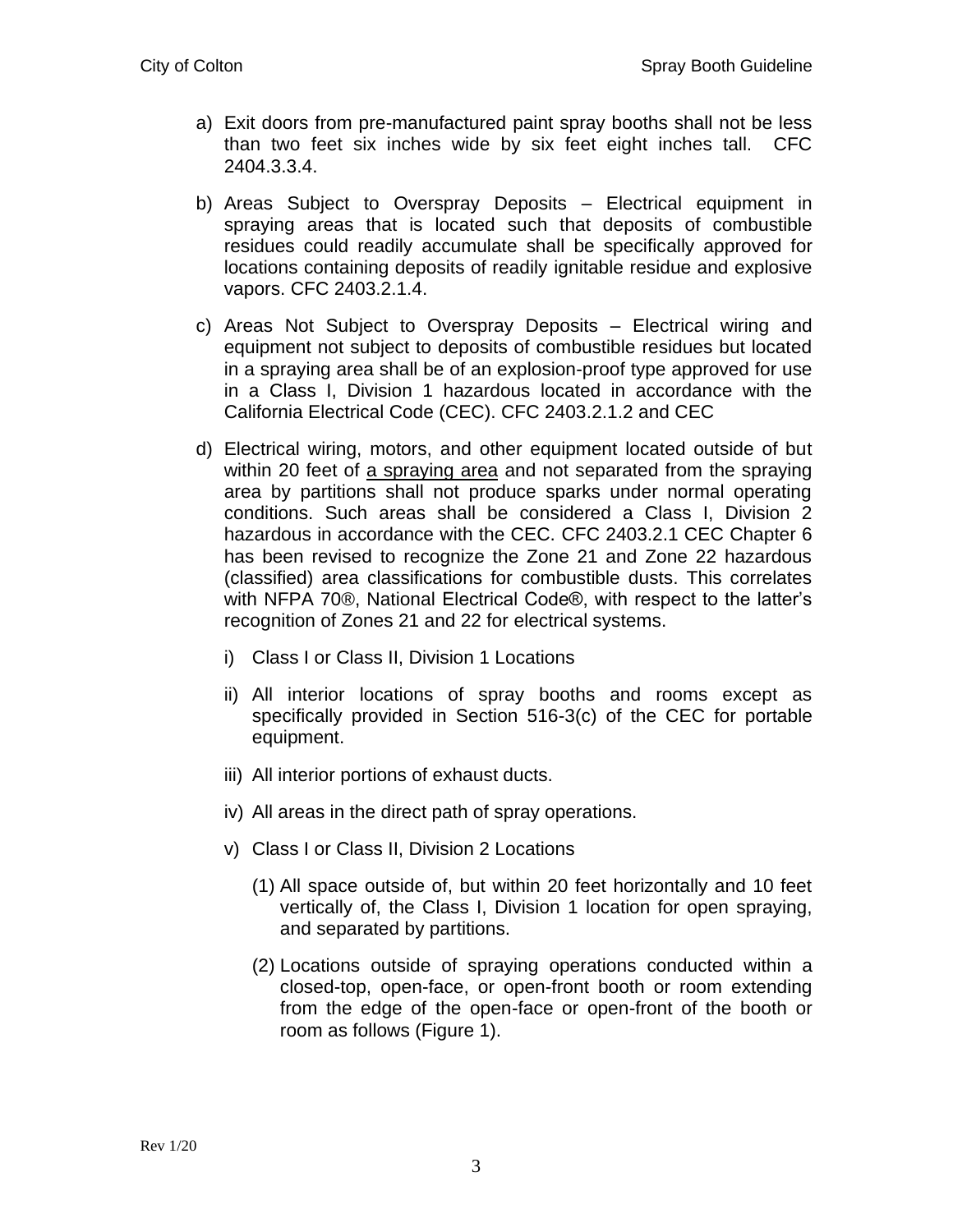- (a) Locations measuring 5 feet horizontally and 3 feet vertically when the exhaust ventilation system is interlocked with the spray application equipment.
- (b) Locations measuring 10 feet horizontally and 3 feet vertically when the exhaust ventilation system is not interlocked with the spray application equipment.
- (c) Locations measuring 3 feet vertically above the booth and within 3 feet of other booth openings when spraying operations are conducted within an open-top spraying booth (Figure 2).
- vi) Zone 20. As defined in 506.5(B)(1) of NFPA 70, National Electrical Code, a Zone 20 location shall be any location where one of the following conditions exists:
	- (a) An ignitable concentration of combustible dust is present continuously.
	- (b) An ignitable concentration of combustible dust is present for long periods of time.
- vii) Zone 21. As defined in 506.5(B)(2) of NFPA 70, National Electrical Code, a Zone 21 location shall be any location where one of the following conditions exists:
	- (a) An ignitable concentration of combustible dust is likely to exist occasionally under normal operating conditions.
	- (b) An ignitable concentration of combustible dust might exist frequently because of repair or maintenance operations or because of leakage.
	- (c) Equipment is operated or processes are carried on of such a nature that equipment breakdown or faulty operations could result in the release of an ignitable concentration of combustible dust and also cause simultaneous failure of electrical equipment in a mode to cause the electrical equipment to become a source of ignition.
	- (d) An ignitable concentration of combustible dust could be communicated from an adjacent Zone 20 location, unless communication is prevented by adequate positive pressure ventilation from a source of clean air and effective safeguards against ventilation failure are provided.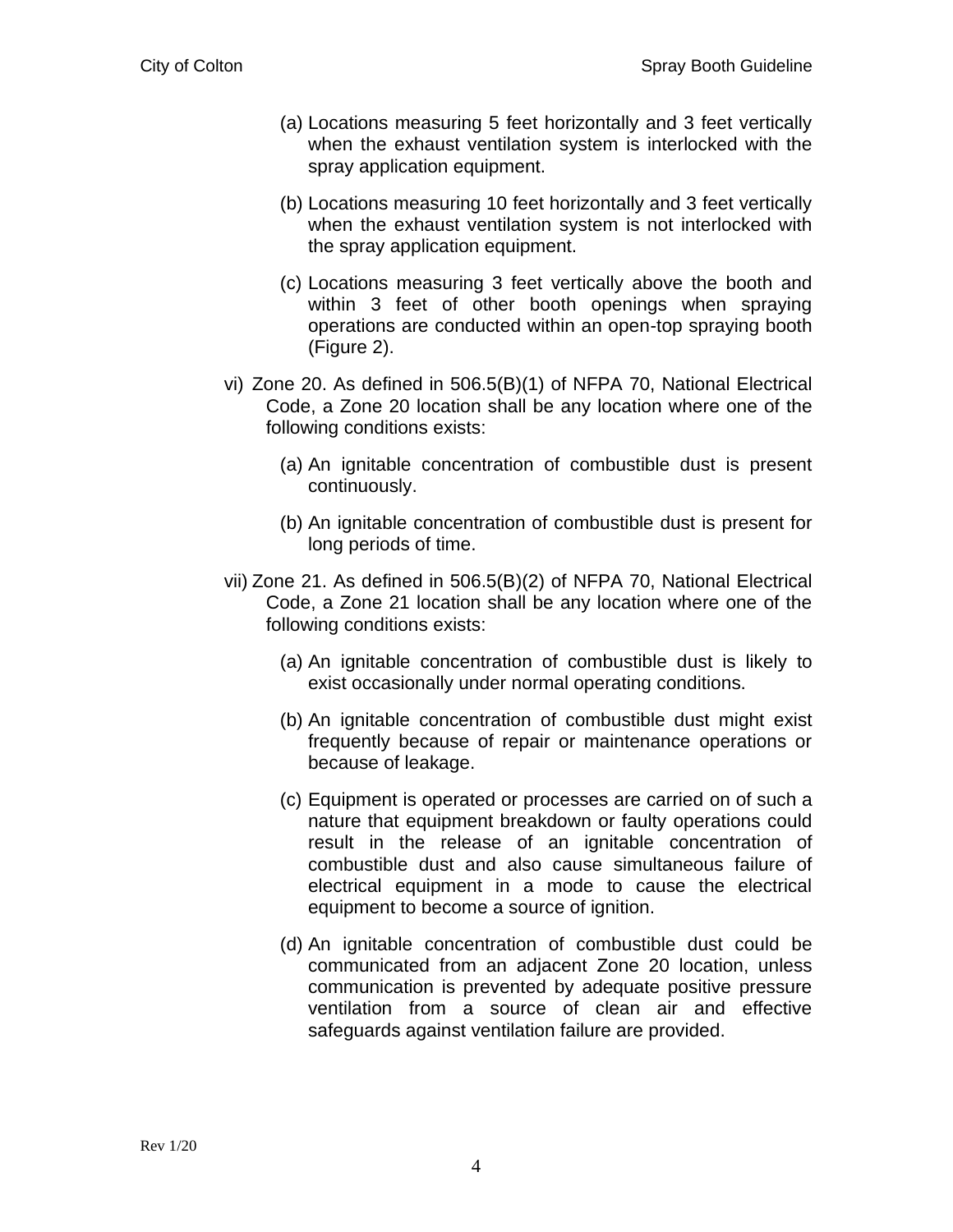- viii)Zone 22. As defined in 506.5(B)(3) of NFPA 70, National Electrical Code, a Zone 22 location shall be any location where one of the following conditions exists:
	- (a) An ignitable concentration of combustible dust is not likely to occur in normal operation, and if it does occur, will only persist for a short period.
	- (b) A combustible dust is handled, processed, or used, but the dust is normally confined within closed containers or closed systems from which it can escape only as a result of the abnormal operation of the equipment with which the dust is handled, processed, or used.
	- (c) An ignitable concentration of combustible dust could be communicated from an adjacent Zone 21 location, unless communication is prevented by adequate positive pressure ventilation from a source of clean air and effective safeguards against ventilation failure are provided.



Figure 1 Electrical Area Classification for Unenclosed Spray Areas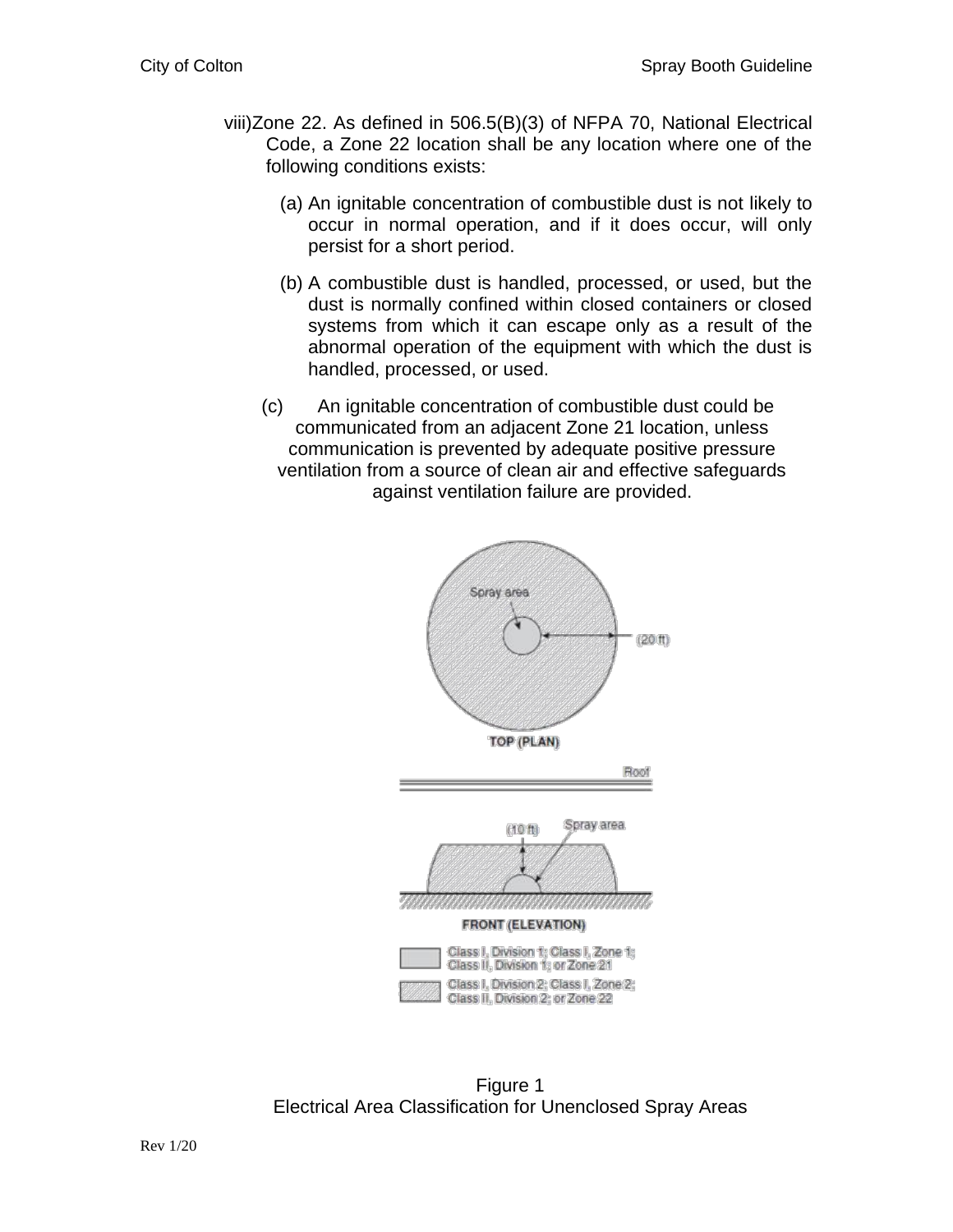

FIGURE 6.5.2 Class I, Division 2; Class I, Zone 2; Class II, Division 2; or Zone 22 Locations Adjacent to an Open-Face or Onan Front Spray Rooth or Spray Doom

Figure 2

Class I, Division 2/ Class I, Zone 2; Class II, Division 2; or Zone 22 Locations Adjacent to an Open-Face or Open-Front Spray Booth or Spray Room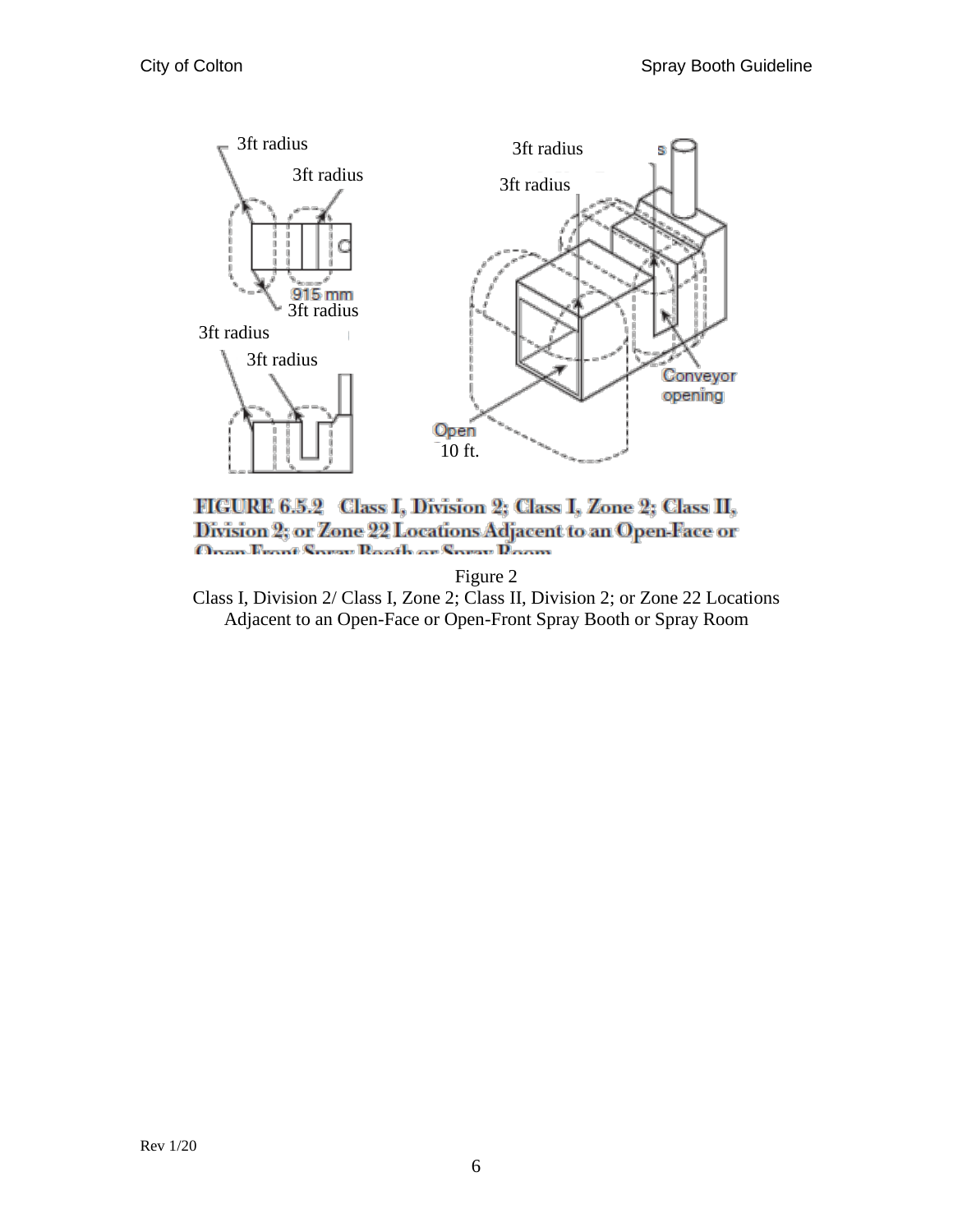

Figure 3 Class I, Division 2 Class I, Zone 2; Class II, Division 2; or Zone 22 Locations Adjacent to an Enclosed Spray Booth or Spray Room

- e) Ventilation
	- i) Each spray booth shall have an independent exhaust system discharging to the building exterior. CFC 2404.7.5.
	- ii) Electric motors driving exhaust fans shall not be placed inside booths or ducts. Fan rotating elements shall be nonferrous or nonsparking or casings shall consist of or be lined with such material. Belts shall not enter ducts or booths unless belts and pulleys within a duct or booth are tightly enclosed. CFC 2404.7.7.
	- iii) Exhaust ducts shall be constructed of steel having a thickness in accordance with California Mechanical Code (CMC) Table 5-5.
	- iv) The termination point for exhaust ducts shall not be less than the distances shown in the following table.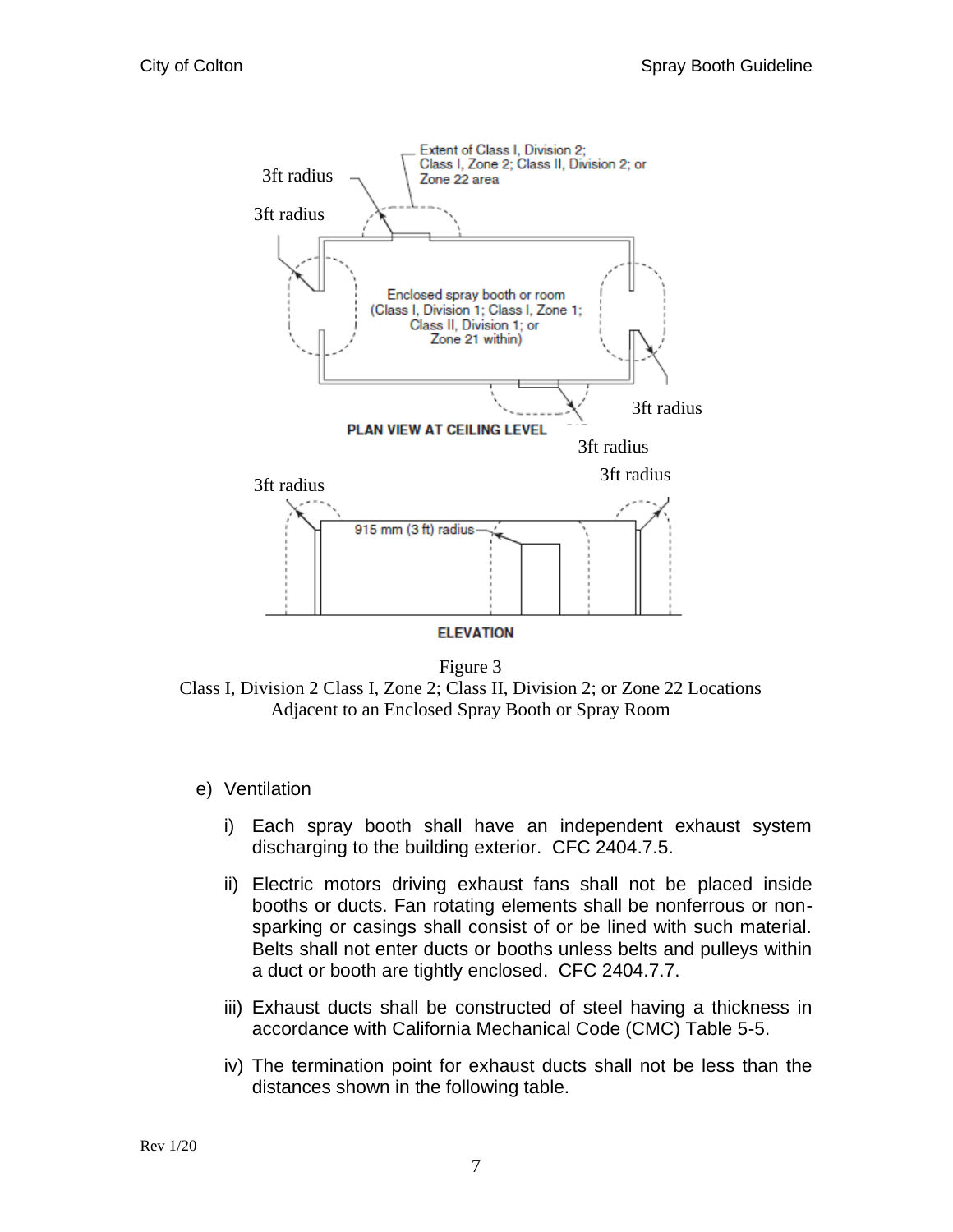- v) Exhaust ducts shall have a clearance from combustible construction or material of not less than 18 inches. CMC 506.7.1
- vi) When combustible construction is provided with the following protection features applied to all surfaces within 18 inches of the exhaust duct, clearances shall not be less than those indicated below: CMC 507.3
- vii) Clean-out openings shall be provided at intervals that allow thorough cleaning of ducts. Clean-out openings shall have tightfitting sliding or hinged doors with metal equal to or greater than the thickness of the duct or pipe and the doors shall latch tightly. CMC 510.3.

|                                                                                  | <b>Distance:</b>          |                                              |                                       |                                                                                                                         |                              |
|----------------------------------------------------------------------------------|---------------------------|----------------------------------------------|---------------------------------------|-------------------------------------------------------------------------------------------------------------------------|------------------------------|
| <b>Duct Type:</b>                                                                | from<br>propert<br>y line | from<br>opening<br>s into<br>the<br>building | from<br>exterior<br>walls or<br>roofs | from combustible<br>walls or openings<br>into the building<br>which are in the<br>direction of the<br>exhaust discharge | above<br>adjoinin<br>g grade |
| <b>Ducts conveying</b><br>explosive or<br>flammable<br>vapors, fumes,<br>or dust | 30'                       | 10'                                          | 6'                                    | 30'                                                                                                                     | 10'                          |
| Other product-<br>conveying<br>outlets                                           | 10'                       | 10'                                          | 3'                                    |                                                                                                                         | 10'                          |
| <b>Environmental</b><br>air duct exhaust                                         | 3'                        | 3'                                           |                                       |                                                                                                                         |                              |

| <b>Protection</b>                                                                                               | <b>Clearanc</b><br>е |
|-----------------------------------------------------------------------------------------------------------------|----------------------|
| 0.013 inch (28 gauge) sheet metal on 1/4" insulating millboard                                                  | 12 inches            |
| 0.013 inch (28 gauge) sheet metal on 1/8" insulating millboard<br>spaced out one inch on noncombustible spacers | 9 inches             |
| 0.027 inch (22 gauge) sheet metal on 1-inch rockwool batts<br>reinforced with wire mesh or the equivalent       | 3 inches             |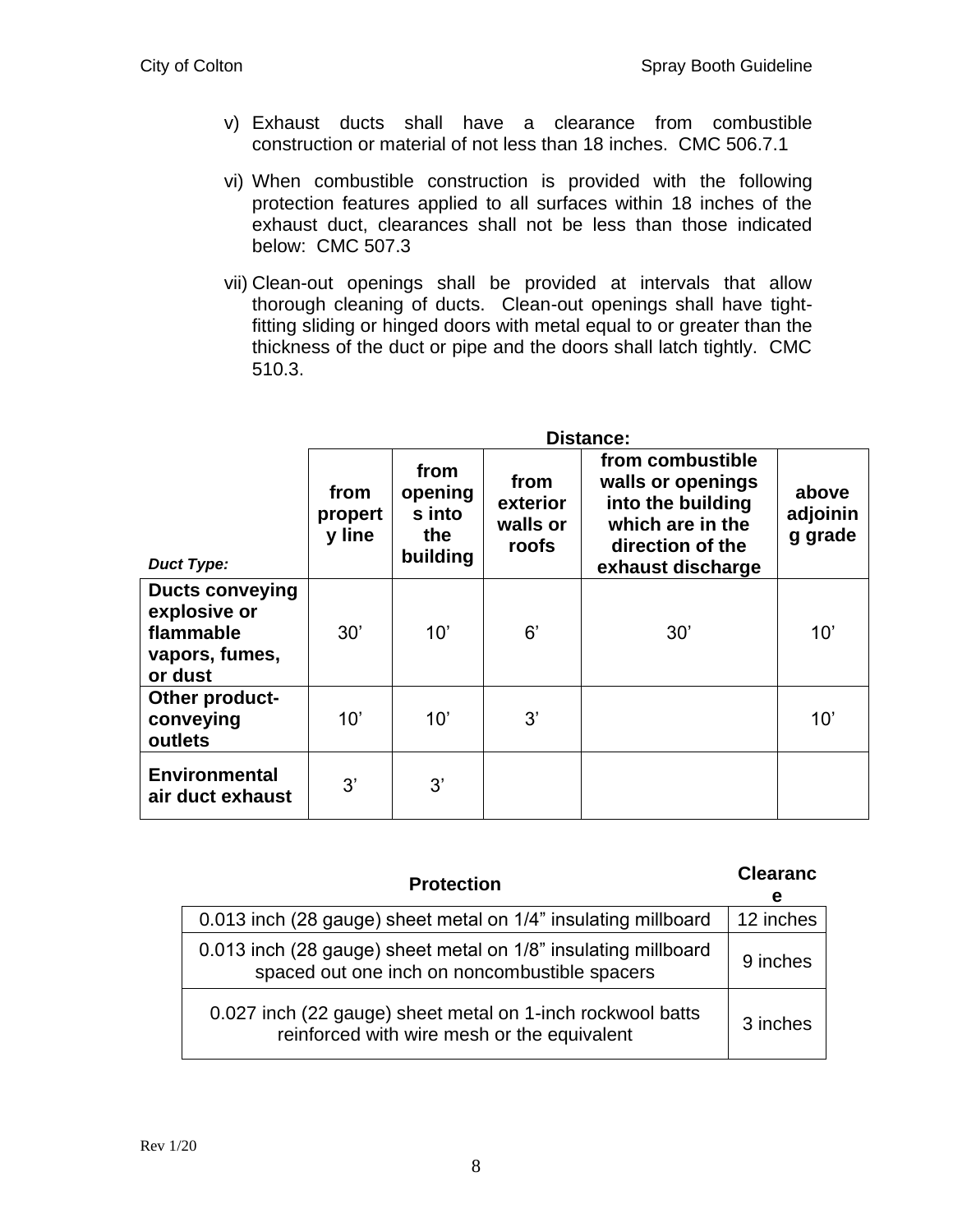#### B. Drying Apparatus

- 1) The spraying apparatus, drying equipment, and ventilating system for the spray booth or spraying room shall be equipped with suitable interlocks which shall (CFC 2404.6.1.2.1):
	- a. Prevent the operation of spraying apparatus while drying operations are in progress.
	- b. Purge spray vapors from the spray booth or spraying room for a period of not less than three minutes before drying apparatus can be operated.
	- c. Have the ventilating system maintain a safe atmosphere within the spray booth or spraying room during the drying process and automatically shut off drying apparatus in the event of a failure of the ventilating system.
	- d. Automatically shut off the drying apparatus if the air temperature within the booth exceeds 200ºF, when other than portable infrared drying apparatus is used.

#### **4. Fire Protection Equipment**

- 1) Spray booths, spraying rooms shall be protected by approved automatic fire extinguishing systems. These systems shall be extended to protect exhaust plenums, exhaust ducts, and both sides of dry filters when such filters are used, any solvent concentrator units, and recirculation air supply units. CFC 2404.4 and 2015 NFPA 33 Section 9.1
- 2) If a building's sprinkler system is monitored for waterflow by a central monitoring station and the same fire sprinkler system is used to protect the spray booth, then the valve for the sprinkler system required for the spray booth shall have a tamper switch. CFC 903.4
- C. Required Notes
	- 1) Copy the CFD required notes, verbatim, on the plans (see next page).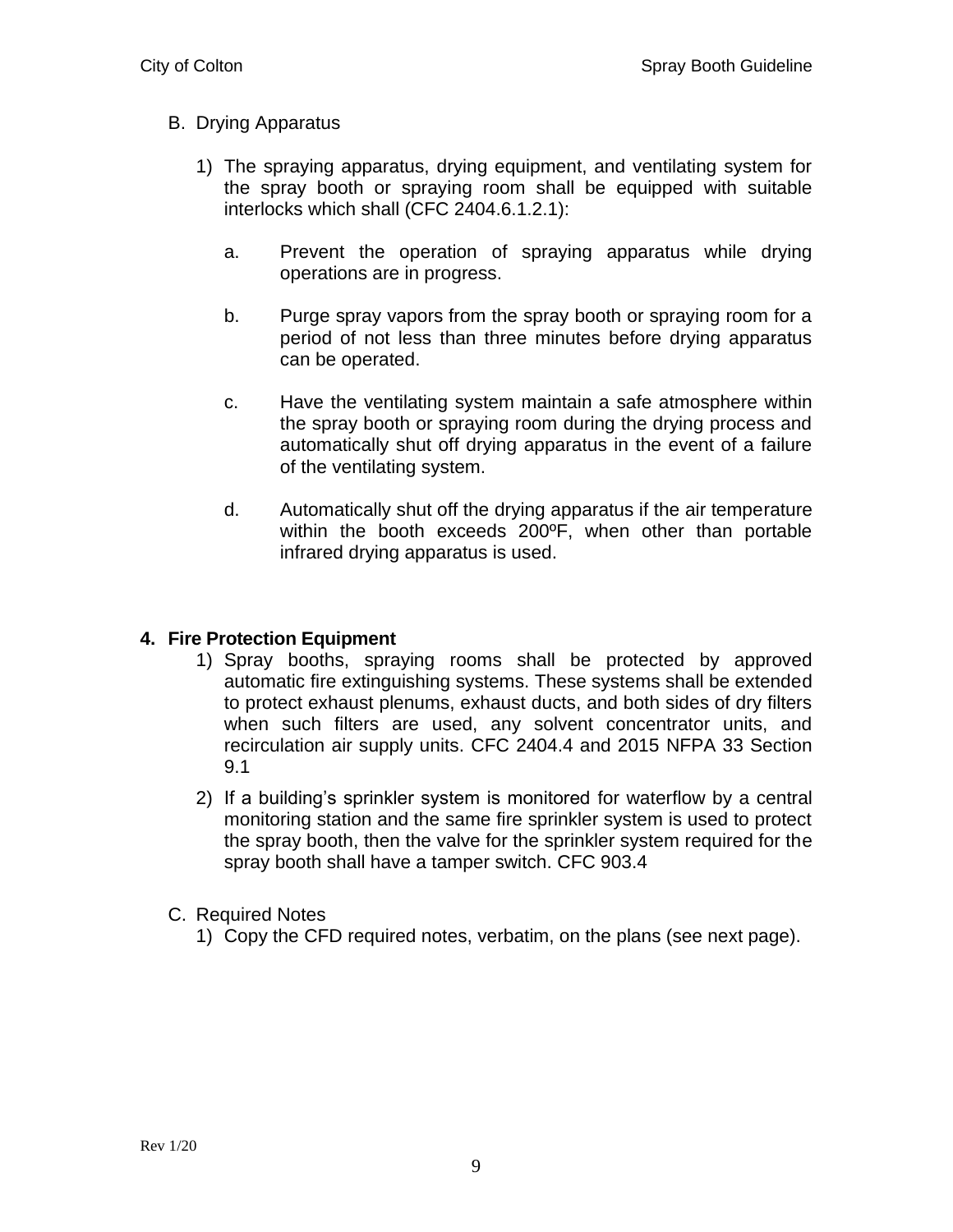## **CITY OF COLTON NOTES**

#### **Place all of the following notes, verbatim, on the plans:**

#### **City of Colton Spray Booth Notes**

- 1. Please schedule all inspections at least 72 hours in advance. Call CFD 909- 370-5553 to schedule inspection.
- 2. Smoking shall be prohibited is spray finishing areas, mixing rooms, and in the vicinity of dip tanks. "**NO SMOKING**" signs shall be conspicuously posted in such areas. CFC 2403.2.6.
- 3. Welding warning signs shall be posted in the vicinity of spraying areas, dipping operations, and paint storage rooms with the following warning: "**NO WELDING** — **The use of welding and/or cutting equipment in or near this area is dangerous because of fire and explosion hazards. Welding and cutting shall be done only under the supervision of the person in charge."** *CFC* 24*03.2.7.*
- 4. Electrical wiring and equipment shall be in accordance with CFC 24, NFPA 33, NFPA 70, and the California Electrical Code. CFC 2403.2.1.
- 5. Interior surfaces of spray booths shall be smooth and continuous without edges and otherwise designed to prevent pocketing of residue, to allow free passage of exhaust air from all pockets of the interior, and to facilitate washing and cleaning without injury. CFC 2404.3.3.2.
- 6. Floors shall be of noncombustible material or shall be covered with a noncombustible, non-sparking material of such character to facilitate safe cleaning and removal of residue. CFC 2404.3.2.
- 7. When spray booths are illuminated, fixed lighting units that transmit light into the spray booth through heat-treated or hammered wire glass shall be used. Glass panels shall be arranged to minimize breakage and so that normal accumulation of residue on the exposed surface of a panel will not be raised to 200°F by the heat from the source of the illumination. CFC 2404.6.2.
- 8. Portable electric lamps shall not be used in spraying areas during a spraying operation. CFC 2404.6.2.4.
- 9. Metal parts of spray booths, exhaust ducts, and piping systems conveying Class I or Class II liquids shall be electrically grounded in accordance with the National Electrical Code. CFC 2403.2.5.